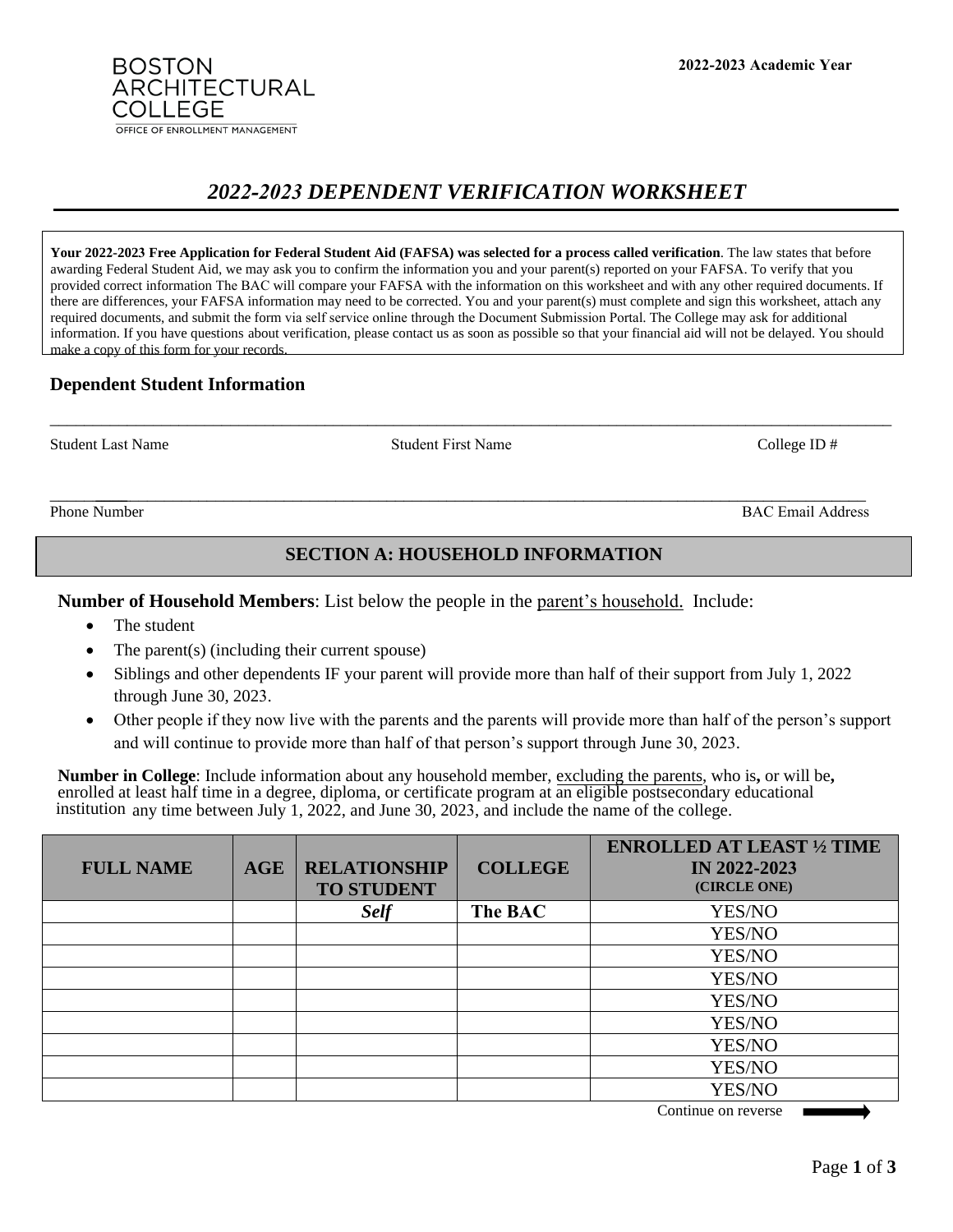

**College ID #** \_\_\_\_\_\_\_\_\_\_\_\_\_

## **SECTION B: INCOME INFORMATION**

**STUDENT:** *Please check only the one box that applies and submit the required documents:* Please refer to acceptable documentation for 2020 Tax Information included with this form.

- I/we filed a 2020 IRS Income Tax Return and used the IRS Data Retrieval tool in FAFSA on the web to Transfer 2020 IRS income tax return into my FAFSA.
- I/we filed a 2020 IRS Income Tax Return but have not yet used the IRS DRT in FAFSA on the web. I/we will use the tool to Transfer 2020 IRS income tax return into my FAFSA.
- $\Box$  I/we filed a 2020 IRS Income Tax Return but unable or choose not to use the IRS DRT in FAFSA on the web. I/we will provide the school with a copy of my/our 2020 Federal IRS Tax Transcripts or *signed copy* of my/ our 2020 1040 Form along with all schedules.
- $\Box$  I/we worked but not required to file a 2020 Federal Income Tax Return and have listed below the names of all employers, the amount earned from each employer in 2020, and whether an IRS W-2 form or equivalent document is provided. I/we have attached my/our 2020 W2(s).

#### *This section is to be completed only by non-tax filers*

| <b>Employer's Name</b>                         | Copy of <b>IRS W-2</b> or an<br><b>Equivalent Document</b><br>Provided?<br><b>YES</b> or NO | Annual<br><b>Amount Earned</b><br>in 2020 |
|------------------------------------------------|---------------------------------------------------------------------------------------------|-------------------------------------------|
|                                                |                                                                                             |                                           |
|                                                |                                                                                             |                                           |
|                                                |                                                                                             |                                           |
|                                                |                                                                                             |                                           |
| <b>Total Amount of Income Earned From Work</b> |                                                                                             |                                           |

I/we did not work and were not required to file a 2020 Federal Income Tax Return (no further information is required).